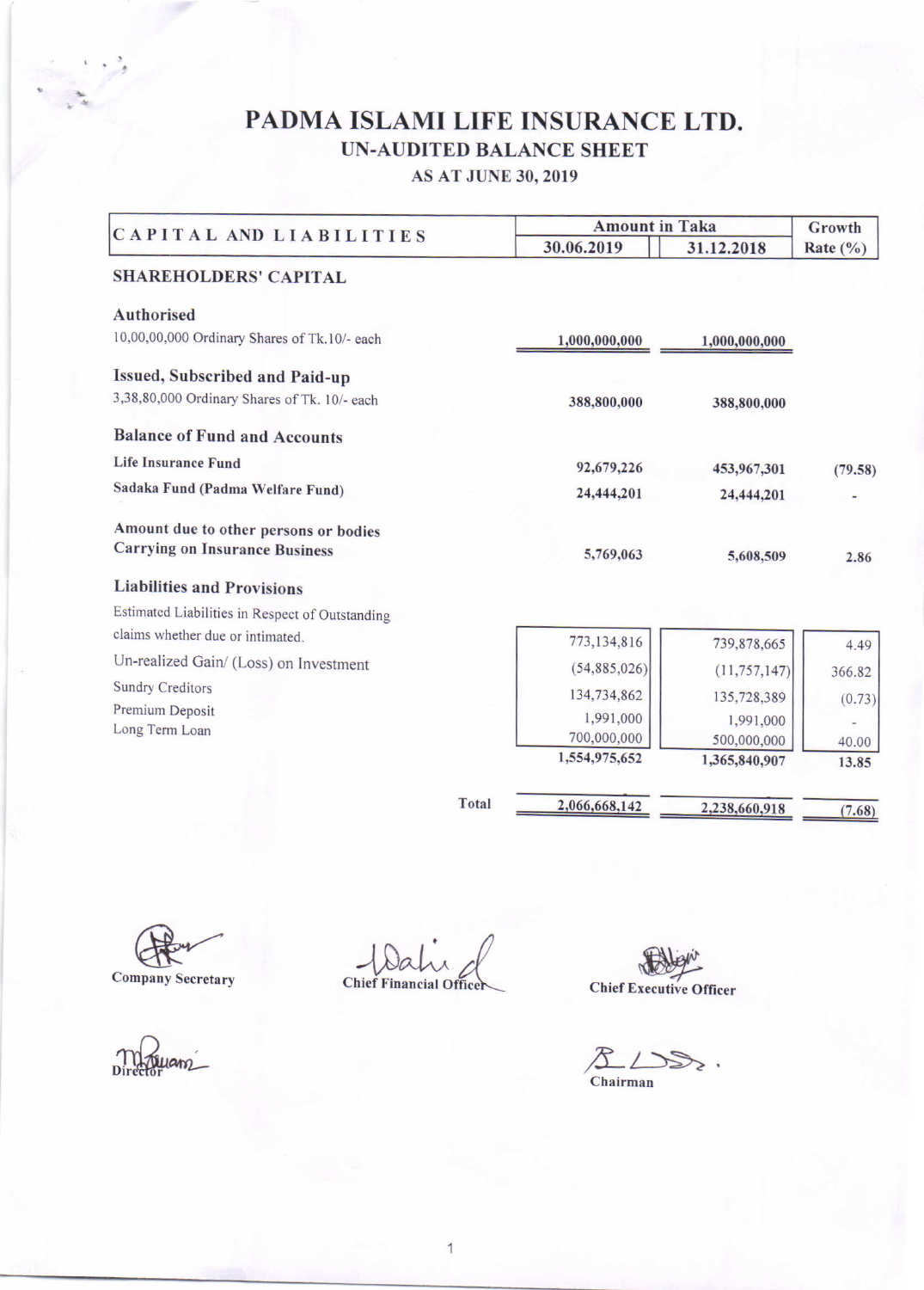| PROPERTY AND ASSETS                         | <b>Amount in Taka</b> | Growth        |              |
|---------------------------------------------|-----------------------|---------------|--------------|
|                                             | 30.06.2019            | 31.12.2018    | Rate $(\% )$ |
| <b>Loan on Policies</b>                     |                       |               |              |
| Within their surrender value                | 592,973               | 592,973       |              |
| <b>Investments</b>                          | 406,678,606           | 396,806,485   | 2.49         |
| <b>Outstanding Premium</b>                  | 38,472,861            | 96,182,153    | (60.00)      |
| Profit, Dividend & Rent Accrued but not Due | 17,728,081            | 22,968,311    | (22.82)      |
| <b>Advances, Deposits and Prepayments</b>   | 316,082,393           | 300,747,674   | 5.10         |
| <b>Cash, Bank and Other Balances</b>        |                       |               |              |
| Fixed Deposit with Banks                    | 87,021,578            | 83,271,578    | 4.50         |
| SND & CD with Banks                         | 318,619,482           | 437,826,175   | (27.23)      |
| Collection in Hand                          |                       |               |              |
| Cash in Hand                                | 683,497               | 409,503       | 66.91        |
| <b>Other Assets:</b>                        | 406,324,557           | 521,507,256   | (22.09)      |
| Fixed Assets (At Cost Less Depreciation)    | 878,720,415           | 896,507,330   | (1.98)       |
| Printing, Stationery & Stamps in Hand       | 2,068,256             | 3,348,736     | (38.24)      |
| Total                                       | 2,066,668,142         | 2,238,660,918 | (7.68)       |

Company Secret

Chier Financial Officer

Chief Executive Officer

Director"

 $\sum_{\text{Chairman}} \sum_{\lambda}$ .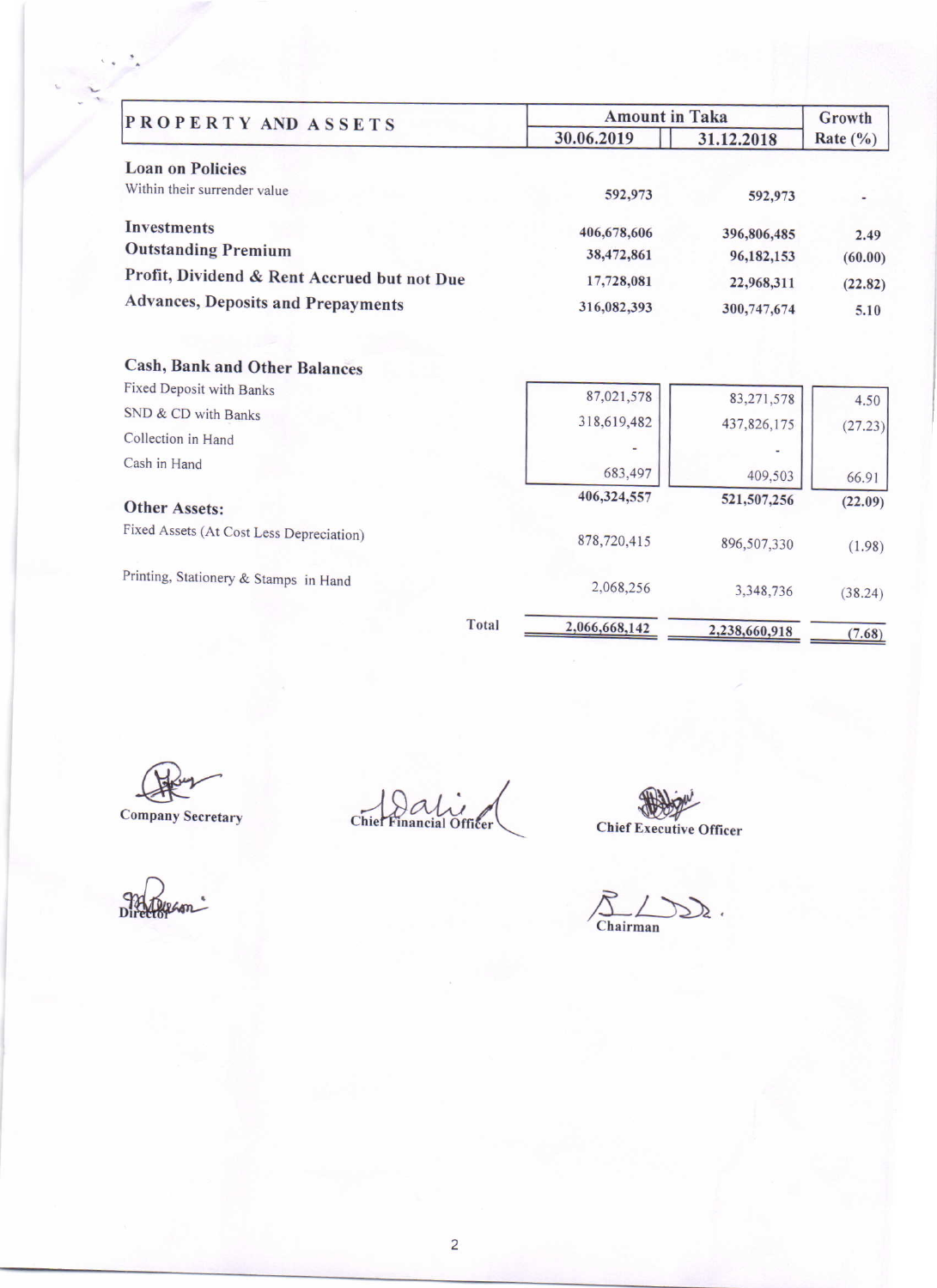## PADMA ISLAMI LIFE INSURANCE LTD. UN-AUDITED LIFE REVENUE ACCOUNT

FOR THE HALF YEAR ENDED JUNE 30. 2019

| <b>PARTICULARS</b>                                                               | <b>Amount in Taka</b> |               | <b>Amount in Taka</b> |               |
|----------------------------------------------------------------------------------|-----------------------|---------------|-----------------------|---------------|
|                                                                                  | Jan-Jun '19           | Jan-Jun '18   | Apr-Jun '19           | Apr-Jun '18   |
| BALANCE OF FUND AT THE BEGINNING OF THE YEAR<br><b>PREMIUM LESS RE-INSURANCE</b> | 453,967,301           | 1,288,257,466 | 256,105,041           | 1,068,738,121 |
| First year premium                                                               | 58,770,317            | 45,821,370    | 27,871,580            | 26,266,020    |
| Renewal premium                                                                  | 184,824,360           | 398,754,377   | 70,818,051            | 232,512,507   |
|                                                                                  | 243,594,677           | 444,575,747   | 98,689,631            | 258,778,527   |
| Group Insurance Premium                                                          | 28,234,250            | 17,599,228    | 22,766,435            | 10,666,598    |
| Gross premium                                                                    | 271,828,927           | 462,174,975   | 121,456,066           | 269,445,125   |
| Less: Re-Insurance premium                                                       | 2,207,956             | 1,461,167     | 1,072,984             | 743,037       |
|                                                                                  | 269,620,971           | 460,713,808   | 120,383,082           | 268,702,088   |
| PROFIT, DIVIDEND AND RENT                                                        | 30,656,142            | 56,222,099    | 4,814,387             | 20,111,813    |
| <b>OTHER INCOME</b>                                                              | 4,536,245             | 6,677,169     | 3,639,371             | 5,910,599     |
| Total                                                                            | 758,780,659           | 1,811,870,542 | 384,941,881           | 1,363,462,621 |
| <b>CLAIMS UNDER POLICIES (INCLUDING PROVISION FOR</b>                            |                       |               |                       |               |
| <b>CLAIMS DUE OR INTIMATED) LESS RE-INSURANCE</b>                                | 513,527,869           | 551,659,833   | 222,466,522           | 201,271,306   |
| <b>COMMISSION TO INSURANCE AGENTS &amp;</b>                                      |                       |               |                       |               |
| <b>EMPLOYER OF AGENTS</b>                                                        | 57,827,930            | 51,617,253    | 35,034,016            | 27,940,839    |
| <b>ADMISISTRATIVE EXPENSES</b>                                                   | 76,979,697            | 126,275,469   | 25,691,801            | 61,185,021    |
| <b>OTHER EXPENSES</b>                                                            | 17,765,937            | 19,216,798    | 9,070,316             | 9,964,266     |
| <b>BALANCE OF FUND TRANSFERRED TO THE BALANCE SHEET</b>                          | 92,679,226            | 1,063,101,189 | 92,679,226            | 1,063,101,189 |
| Total                                                                            | 758,780,659           | 1,811,870,542 | 384,941,881           | 1,363,462,621 |

Company Secretary

Company Secretary - Chief Financial Officer

Chief Executive Officer

 $R_{\text{chairman}}$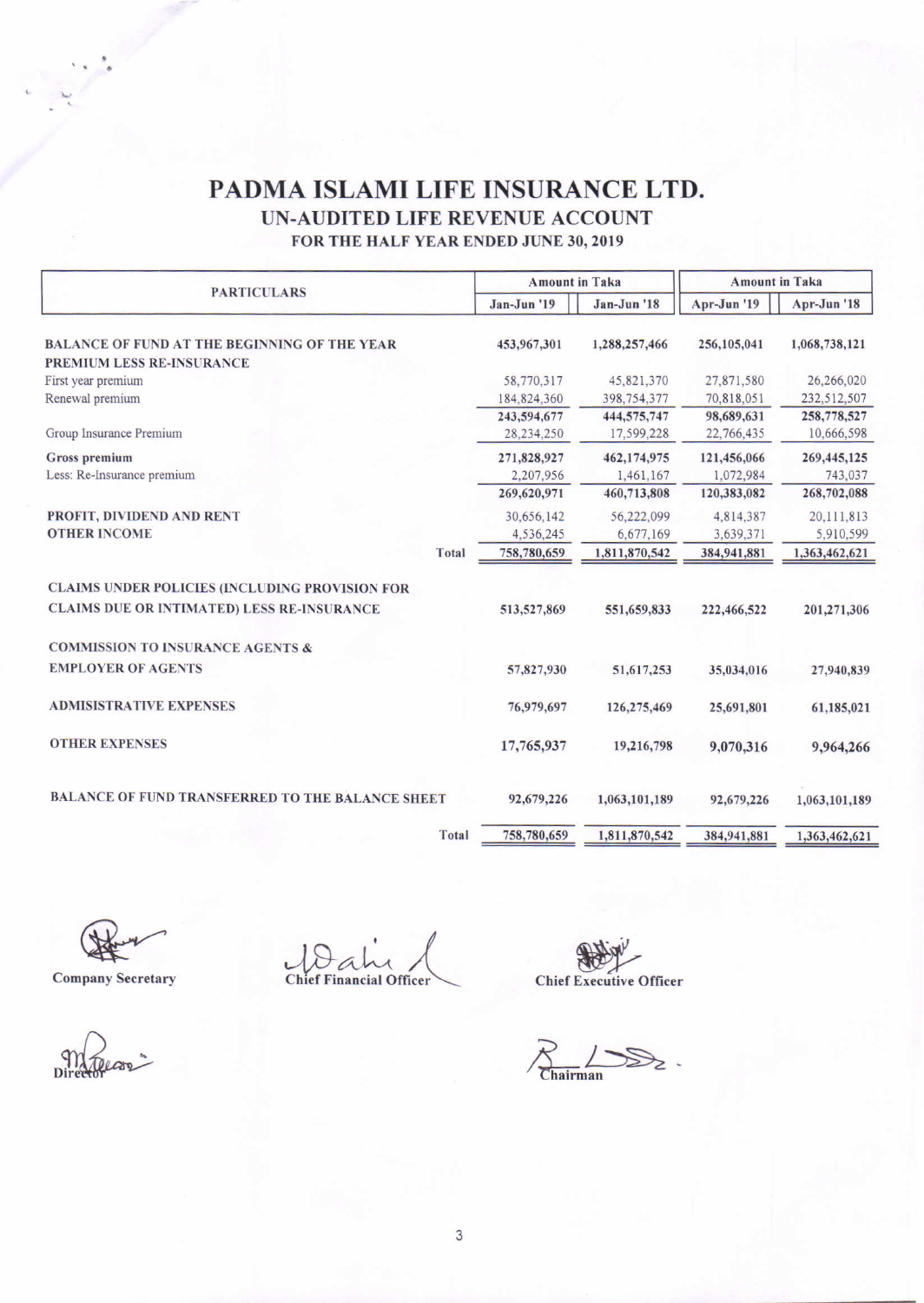## PADMA ISLAMI LIFE INSURANCE LTD. UN-AUDITED CASH FLOW STATEMENT FOR THE HALF YEAR ENDED JUNE 30, 2019

|                                                               | <b>Amount in Taka</b>          |                 |  |
|---------------------------------------------------------------|--------------------------------|-----------------|--|
| <b>PARTICULARS</b>                                            | 30.06.2019                     | 30.06.2018      |  |
| A. CASH FLOWS FROM OPERATING ACTIVITIES                       |                                |                 |  |
| Collection from Premium                                       | 329,538,219                    | 493,129,232     |  |
| Investment and other income received                          | 40,432,617                     | 76,433,467      |  |
| Payament for Claims                                           | (480, 271, 718)                | (488, 680, 838) |  |
| Payament for Management Expenses and others                   | (151, 881, 817)                | (1,305,067,519) |  |
| Net Cash Flows from operating activities                      | (262, 182, 699)                | (1,224,185,658) |  |
|                                                               |                                |                 |  |
| <b>B. CASH FLOWS FROM INVESTING ACTIVITIES</b>                |                                |                 |  |
| Purchase of Fixed Assets                                      |                                | (3,240,084)     |  |
| Capital Work in Process                                       |                                |                 |  |
| Investment made during the Period                             | (53,000,000)                   | 617,504,861     |  |
| Net Cash Flows from investing activities                      | (53,000,000)                   | 614,264,777     |  |
| C. CASH FLOWS FROM FINANCING ACTIVITIES                       |                                |                 |  |
| Share Capital                                                 |                                |                 |  |
| Initial Public Offer (IPO)                                    |                                |                 |  |
| Increase/ Decrease in Long term loan                          | 200,000,000                    |                 |  |
| Net Cash Flows from financing activities                      | 200,000,000                    |                 |  |
| D. Net increase/Decrease in cash and cash equivalents (A+B+C) | (115, 182, 699)                | (609, 920, 881) |  |
| E. Cash and Cash Equivalents at the beginning of the period   | 521,507,256                    | 801,940,074     |  |
| F.<br>Cash and Cash Equivalents at the end of the period      | 406,324,557                    | 192,019,193     |  |
|                                                               |                                |                 |  |
|                                                               |                                |                 |  |
| Company<br>Secretary<br><b>Chief Financial Officer</b>        | <b>Chief Executive Officer</b> |                 |  |

 $R_{\text{Chairman}}$ 

mayam